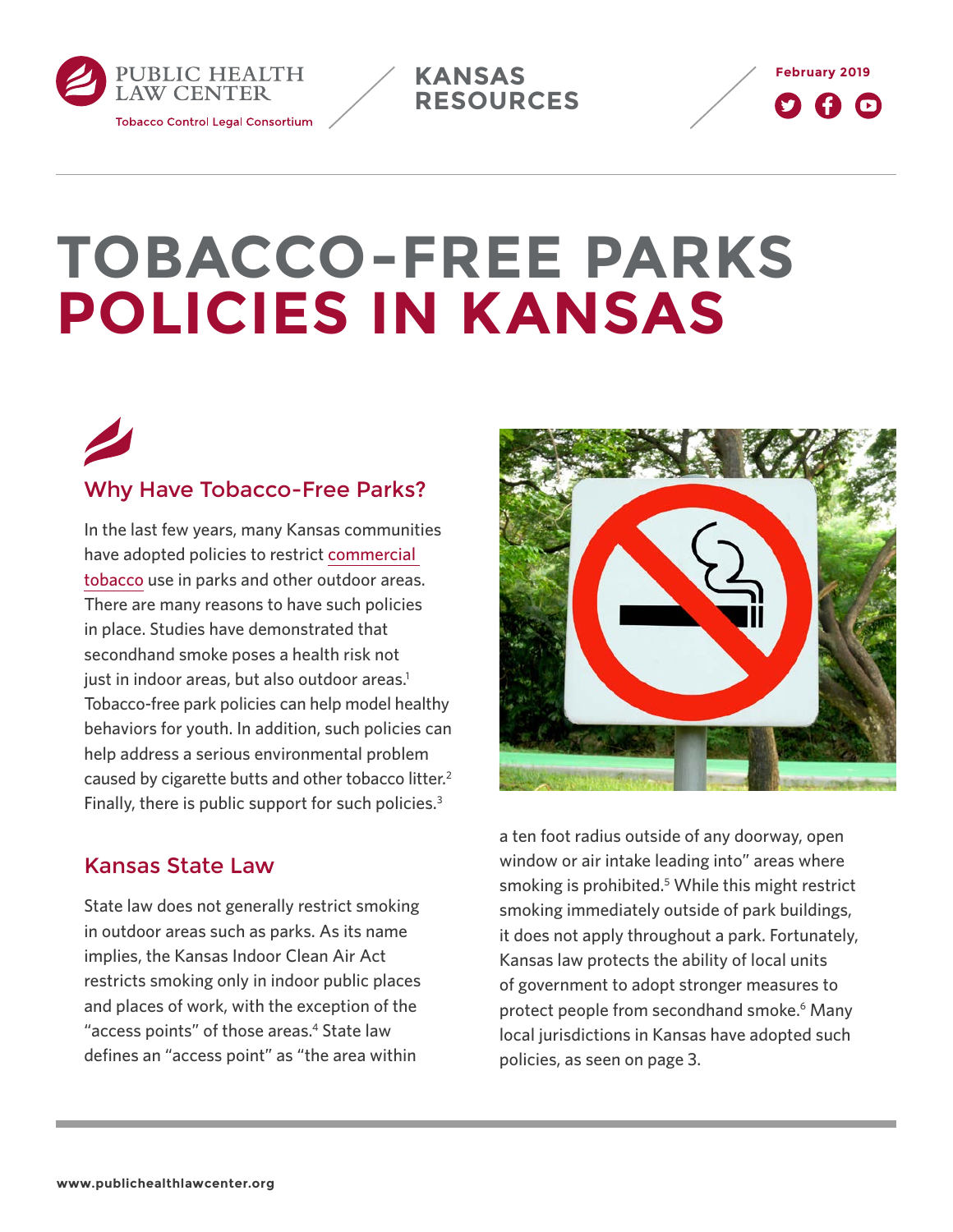



#### Policy Elements

When considering a tobacco-free parks policy, you will need to determine what products are prohibited, where they will be prohibited, and what form the policy will take. Some tobaccofree park policies apply only to combustible tobacco products, such as cigars, pipes, and conventional cigarettes. Other policies go further and also prohibit the use of smokeless tobacco and electronic cigarettes.

Kansas tobacco-free policies also vary in the type of outdoor areas they cover. Some policies apply only to playgrounds. In contrast, other policies are comprehensive and apply to all outdoor areas owned by a city.

Finally, the policies can vary in terms of the forms they take. The most "official" policies are ordinances passed by an elected body such as a city council. These can be enforced through monetary penalties. Others are resolutions that may express the sentiment of a city council, but do not affirmatively prohibit tobacco use. Finally, some are policies passed administratively — for example, by the park department supervisor — that may lack formal enforcement procedures.

Please see the chart below for a list of tobacco-free parks policies in Kansas. This list is not meant to be comprehensive.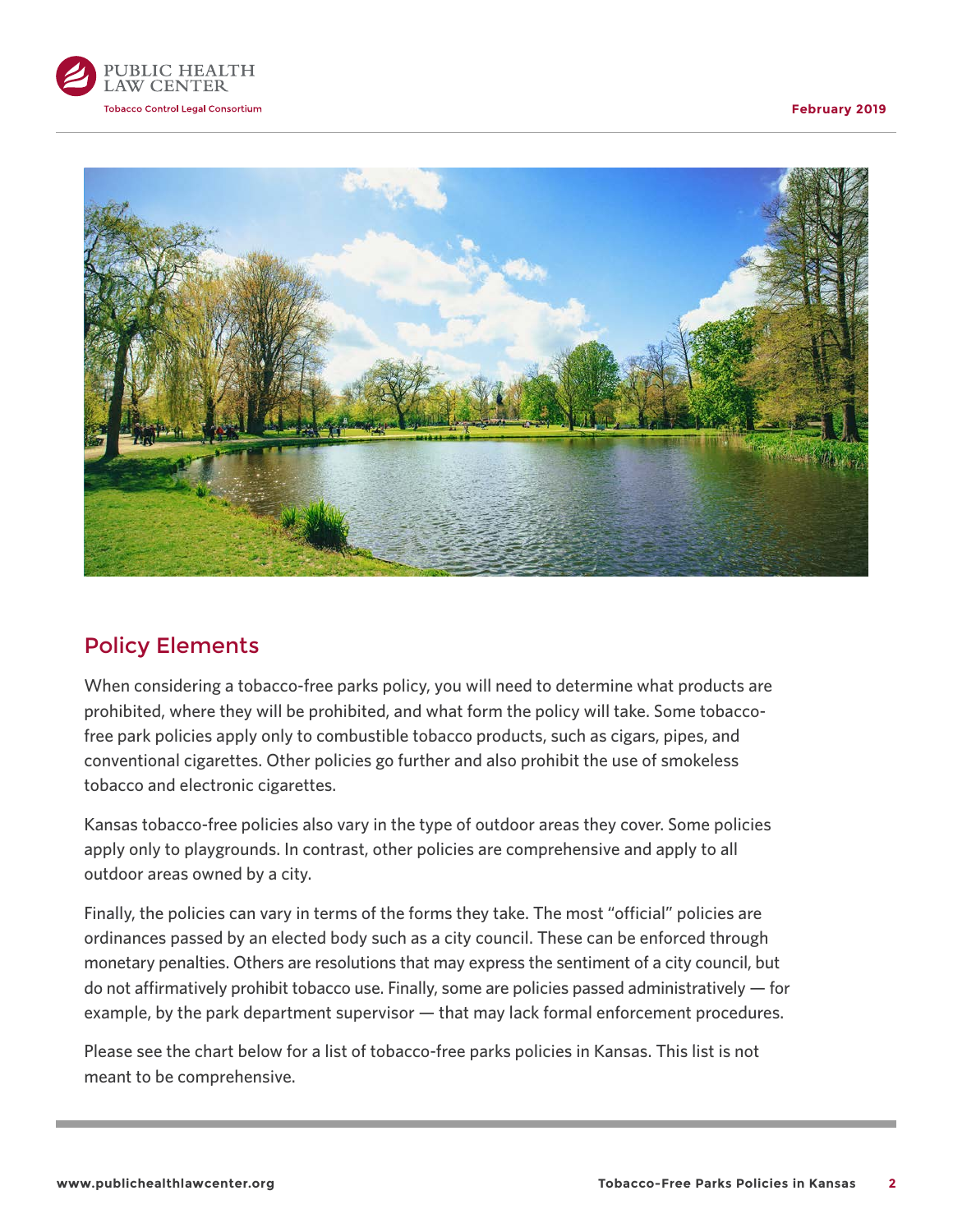

<span id="page-2-0"></span>

| <b>Park Policies</b>                       |                                                                                     | <b>O</b> PROHIBITED                                 | <b>DISCOURAGED</b>                       | NOT PROHIBITED                  | POSSIBLY ALLOWED   |
|--------------------------------------------|-------------------------------------------------------------------------------------|-----------------------------------------------------|------------------------------------------|---------------------------------|--------------------|
| <b>Jurisdiction</b>                        | <b>Product Status</b>                                                               | Location                                            | <b>Exemptions</b>                        | Penalty                         | <b>Policy Type</b> |
| <b>Atchison County</b>                     | <b>Q COMBUSTIBLE TOBACCO</b><br><b>SMOKELESS TOBACCO</b><br>$\bigcirc$ E-CIGARETTES | County<br>recreation<br>facilities                  | None                                     | Ejection                        | Resolution         |
| <b>Arlington</b><br><b>RENO COUNTY</b>     | <b>Q</b> COMBUSTIBLE TOBACCO<br><b>SMOKELESS TOBACCO</b><br><b>NE-CIGARETTES</b>    | All city-owned<br>property                          | None                                     | Ejection                        | Ordinance          |
| <b>Atchison</b><br><b>ATCHISON COUNTY</b>  | <b>Q</b> COMBUSTIBLE TOBACCO<br><b>SMOKELESS TOBACCO</b><br><b>QE-CIGARETTES</b>    | Within 25' of a<br>playground                       | None                                     | Not specified                   | Ordinance          |
| <b>Buffalo</b><br><b>WILSON COUNTY</b>     | <b>Q COMBUSTIBLE TOBACCO</b><br>SMOKELESS TOBACCO<br><b>B</b> E-CIGARETTES          | Park at corner<br>of Elm &<br><b>Church Streets</b> | None                                     | Not specified                   | Policy             |
| <b>Buhler</b><br><b>RENO COUNTY</b>        | <b>Q</b> COMBUSTIBLE TOBACCO<br><b>SMOKELESS TOBACCO</b><br><b>BE-CIGARETTES</b>    | City-owned<br>land and<br>facilities                | None                                     | Possible<br>ejection            | Policy             |
| <b>Cheney</b><br><b>SEDGWICK COUNTY</b>    | <b>Q</b> COMBUSTIBLE TOBACCO<br><b>SMOKELESS TOBACCO</b><br><b>QE-CIGARETTES</b>    | City-owned<br>outdoor<br>recreation<br>facilities   | Cherry<br>Oaks Golf<br>Course            | Ejection,<br>graduated<br>fines | Ordinance          |
| <b>Emporia</b><br><b>LYON COUNTY</b>       | <b>Q COMBUSTIBLE TOBACCO</b><br><b>SMOKELESS TOBACCO</b><br><b>QE-CIGARETTES</b>    | Within 20' of<br>city-owned<br>playgrounds          | Golf<br>courses,<br>disc golf<br>courses | Ejection                        | Ordinance          |
| <b>Eudora</b><br><b>DOUGLAS COUNTY</b>     | <b>Q COMBUSTIBLE TOBACCO</b><br><b>SMOKELESS TOBACCO</b><br><b>QE-CIGARETTES</b>    | City-owned<br>outdoor<br>recreation<br>facilities   | None                                     | Ejection                        | Ordinance          |
| <b>Fredonia</b><br><b>WILSON COUNTY</b>    | <b>Q COMBUSTIBLE TOBACCO</b><br><b>S</b> SMOKELESS TOBACCO<br><b>QE-CIGARETTES</b>  | City-owned<br>outdoor<br>recreation<br>facilities   | Allowed<br>events                        | Ejection                        | Resolution         |
| <b>Garden City</b><br><b>FINNEY COUNTY</b> | <b>Q</b> COMBUSTIBLE TOBACCO<br><b>SMOKELESS TOBACCO</b><br><b>QE-CIGARETTES</b>    | City-owned<br>playgrounds                           | None                                     | Not specified                   | Ordinance          |

a a s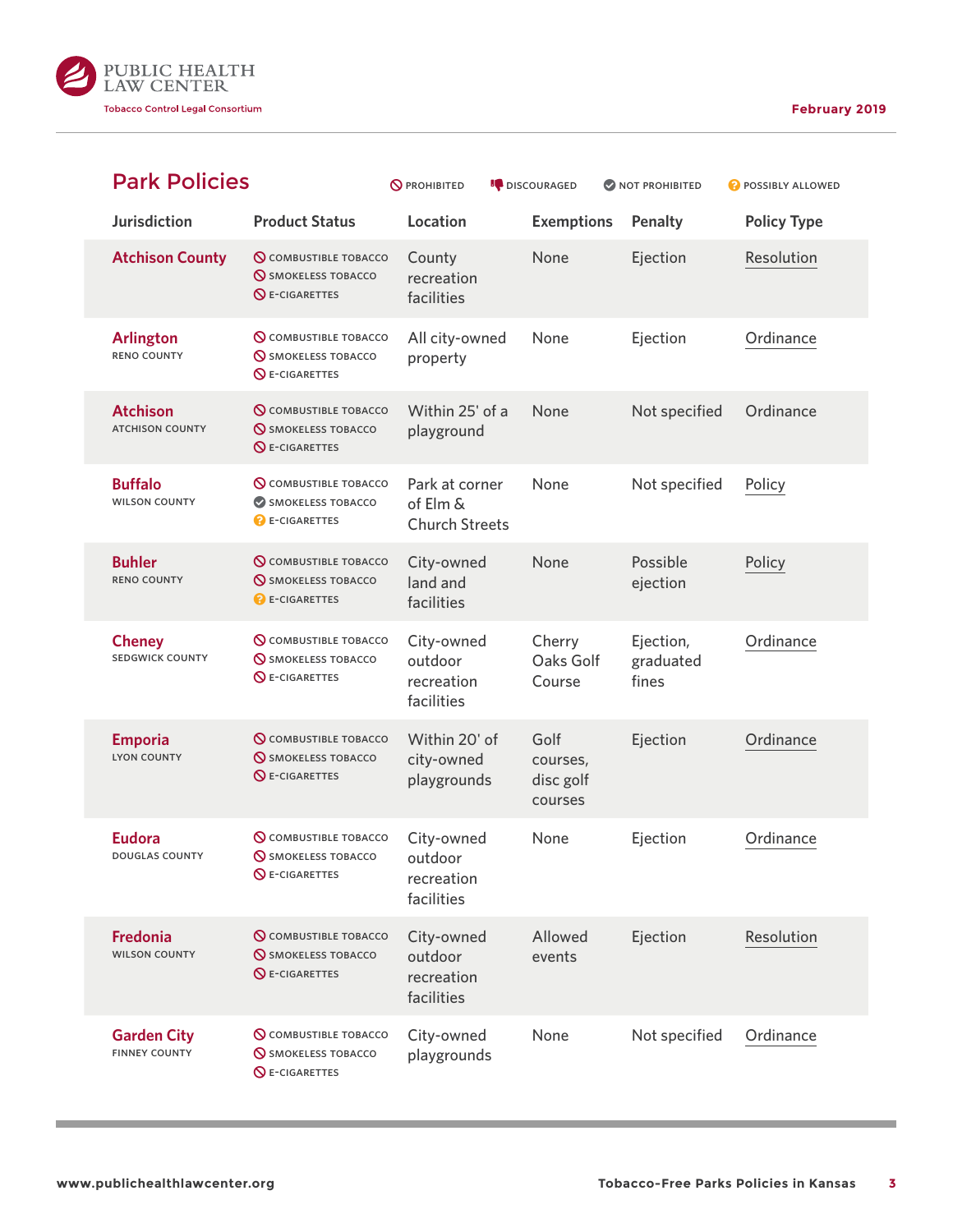

| <b>Park Policies</b>                        |                                                                                       | <b>O</b> PROHIBITED                                                    | <b>DISCOURAGED</b>             | <b>ONOT PROHIBITED</b>  | POSSIBLY ALLOWED                   |
|---------------------------------------------|---------------------------------------------------------------------------------------|------------------------------------------------------------------------|--------------------------------|-------------------------|------------------------------------|
| <b>Jurisdiction</b>                         | <b>Product Status</b>                                                                 | Location                                                               | <b>Exemptions</b>              | Penalty                 | <b>Policy Type</b>                 |
| <b>Great Bend</b><br><b>BARTON COUNTY</b>   | <b>Q COMBUSTIBLE TOBACCO</b><br><b>S</b> SMOKELESS TOBACCO<br>$\bigcirc$ E-CIGARETTES | Recreation<br>Commission-<br>owned outdoor<br>recreation<br>facilities | None                           | Ejection                | Recreation<br>Commission<br>Policy |
| <b>Haven</b><br><b>RENO COUNTY</b>          | <b>Q COMBUSTIBLE TOBACCO</b><br><b>SMOKELESS TOBACCO</b><br><b>QE-CIGARETTES</b>      | City-owned<br>outdoor<br>recreation<br>facilities                      | None                           | \$50 fine               | Ordinance                          |
| <b>Hiawatha</b><br><b>BROWN COUNTY</b>      | <b>Q COMBUSTIBLE TOBACCO</b><br><b>SMOKELESS TOBACCO</b><br><b>QE-CIGARETTES</b>      | City-owned<br>parks &<br>playgrounds                                   | None                           | Not specified           | Ordinance                          |
| <b>Highland</b><br><b>DONIPHAN COUNTY</b>   | <b>Q COMBUSTIBLE TOBACCO</b><br><b>S</b> SMOKELESS TOBACCO<br><b>QE-CIGARETTES</b>    | All city parks                                                         | None                           | Misdemeanor             | Ordinance                          |
| <b>Humboldt</b><br><b>ALLEN COUNTY</b>      | <b>Q</b> COMBUSTIBLE TOBACCO<br>SMOKELESS TOBACCO<br><b>QE-CIGARETTES</b>             | Spectator<br>seating at<br>specified<br>locations                      | Designated<br>parking<br>areas | Not specified           | Resolution                         |
| <b>Hutchinson</b><br><b>RENO COUNTY</b>     | <b>Q</b> COMBUSTIBLE TOBACCO<br><b>S</b> SMOKELESS TOBACCO<br>$\bigcirc$ E-CIGARETTES | City parks                                                             | None                           | Possible<br>ejection    | Park<br>Department<br>Policy       |
| Iola<br><b>ALLEN COUNTY</b>                 | <b>Q</b> COMBUSTIBLE TOBACCO<br><b>S</b> SMOKELESS TOBACCO<br><b>B</b> E-CIGARETTES   | <b>Riverside Park</b>                                                  | Designated<br>areas            | Not specified           | Ordinance                          |
| <b>Junction City</b><br><b>GEARY COUNTY</b> | <b>Q</b> COMBUSTIBLE TOBACCO<br><b>SMOKELESS TOBACCO</b><br><b>QE-CIGARETTES</b>      | City-owned<br>outdoor<br>recreation<br>facilities                      | Designated<br>areas            | Compliance<br>requested | Resolution                         |
| <b>Kinsley</b><br><b>EDWARDS COUNTY</b>     | <b>Q</b> COMBUSTIBLE TOBACCO<br>SMOKELESS TOBACCO<br><b>B</b> E-CIGARETTES            | Within 25' of a<br>playground                                          | None                           | Not specified           | Resolution                         |
| <b>Lawrence</b><br><b>DOUGLAS COUNTY</b>    | <b>Q COMBUSTIBLE TOBACCO</b><br><b>SMOKELESS TOBACCO</b><br><b>QE-CIGARETTES</b>      | Park<br>Department<br>property                                         | None                           | Not specified           | Park<br>Department<br>Policy       |

۳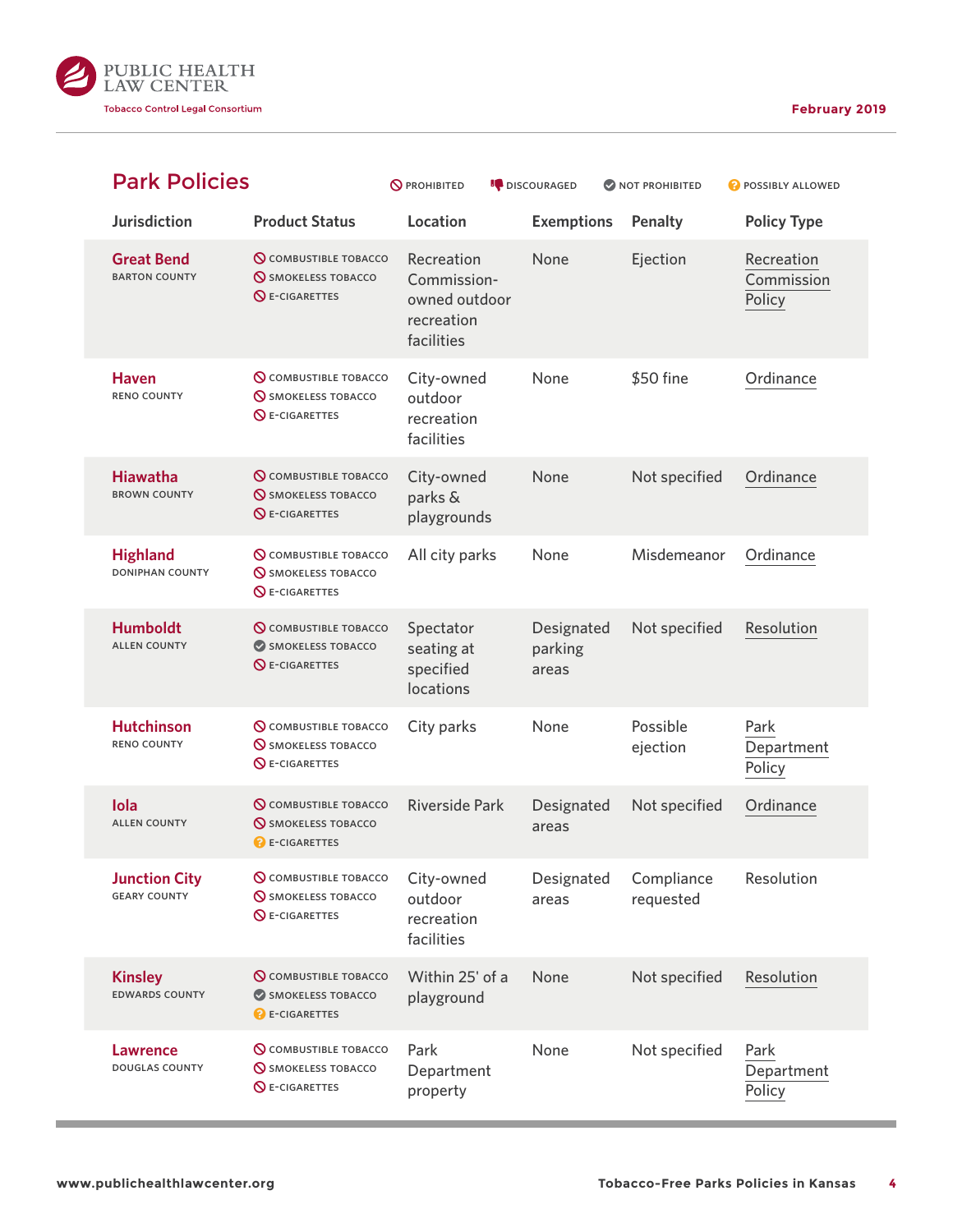

| <b>Park Policies</b>                       |                                                                                    | <b>O</b> PROHIBITED                                                     | <b>DISCOURAGED</b>                          | NOT PROHIBITED     | POSSIBLY ALLOWED                   |
|--------------------------------------------|------------------------------------------------------------------------------------|-------------------------------------------------------------------------|---------------------------------------------|--------------------|------------------------------------|
| <b>Jurisdiction</b>                        | <b>Product Status</b>                                                              | Location                                                                | <b>Exemptions</b>                           | <b>Penalty</b>     | <b>Policy Type</b>                 |
| Lecompton<br><b>DOUGLAS COUNTY</b>         | <b>Q</b> COMBUSTIBLE TOBACCO<br><b>SMOKELESS TOBACCO</b><br><b>QE-CIGARETTES</b>   | City parks                                                              | None                                        | Not specified      | Resolution                         |
| Lenexa<br>JOHNSON COUNTY                   | <b>Q COMBUSTIBLE TOBACCO</b><br>SMOKELESS TOBACCO<br><b>QE-CIGARETTES</b>          | Specified<br>city-owned<br>properties &<br>within 15' of<br>those areas | None                                        | Graduated<br>fines | Smoke-Free<br>Ordinance            |
| <b>Liberal</b><br><b>SEWARD COUNTY</b>     | <b>Q COMBUSTIBLE TOBACCO</b><br>SMOKELESS TOBACCO<br><b>B</b> E-CIGARETTES         | <b>Cooper Clark</b><br>Park, Liberal<br>Memorial<br>Library grounds     | None                                        | Graduated<br>fines | Ordinance                          |
| Lyndon<br><b>OSAGE COUNTY</b>              | <b>Q COMBUSTIBLE TOBACCO</b><br>SMOKELESS TOBACCO<br><b>B</b> E-CIGARETTES         | City parks                                                              | Lawful<br>parking<br>areas                  | \$250 fine         | Ordinance                          |
| <b>Neodesha</b><br><b>WILSON COUNTY</b>    | <b>Q COMBUSTIBLE TOBACCO</b><br><b>SMOKELESS TOBACCO</b><br><b>Q</b> E-CIGARETTES  | City-owned<br>outdoor<br>recreation<br>facilities                       | Designated<br>parking<br>areas              | Asked to<br>comply | Resolution                         |
| <b>Nickerson</b><br><b>RENO COUNTY</b>     | <b>Q</b> COMBUSTIBLE TOBACCO<br><b>SMOKELESS TOBACCO</b><br><b>QE-CIGARETTES</b>   | City-owned<br>outdoor<br>recreation<br>facilities                       | None                                        | Not specified      | Ordinance                          |
| <b>Ottawa</b><br><b>FRANKLIN COUNTY</b>    | <b>COMBUSTIBLE TOBACCO</b><br><b>IC</b> SMOKELESS TOBACCO<br><b>C</b> E-CIGARETTES | Park areas<br>where children<br>are present                             | Possibly<br>"voluntary<br>smoking<br>areas" | None               | "Voluntary"<br>resolution          |
| <b>Princeton</b><br><b>FRANKLIN COUNTY</b> | <b>Q</b> COMBUSTIBLE TOBACCO<br><b>SMOKELESS TOBACCO</b><br><b>Q</b> E-CIGARETTES  | Park grounds<br>& facilities<br>managed by<br>Recreation<br>Board       | None                                        | Ejection           | Recreation<br>Commission<br>Policy |

a a s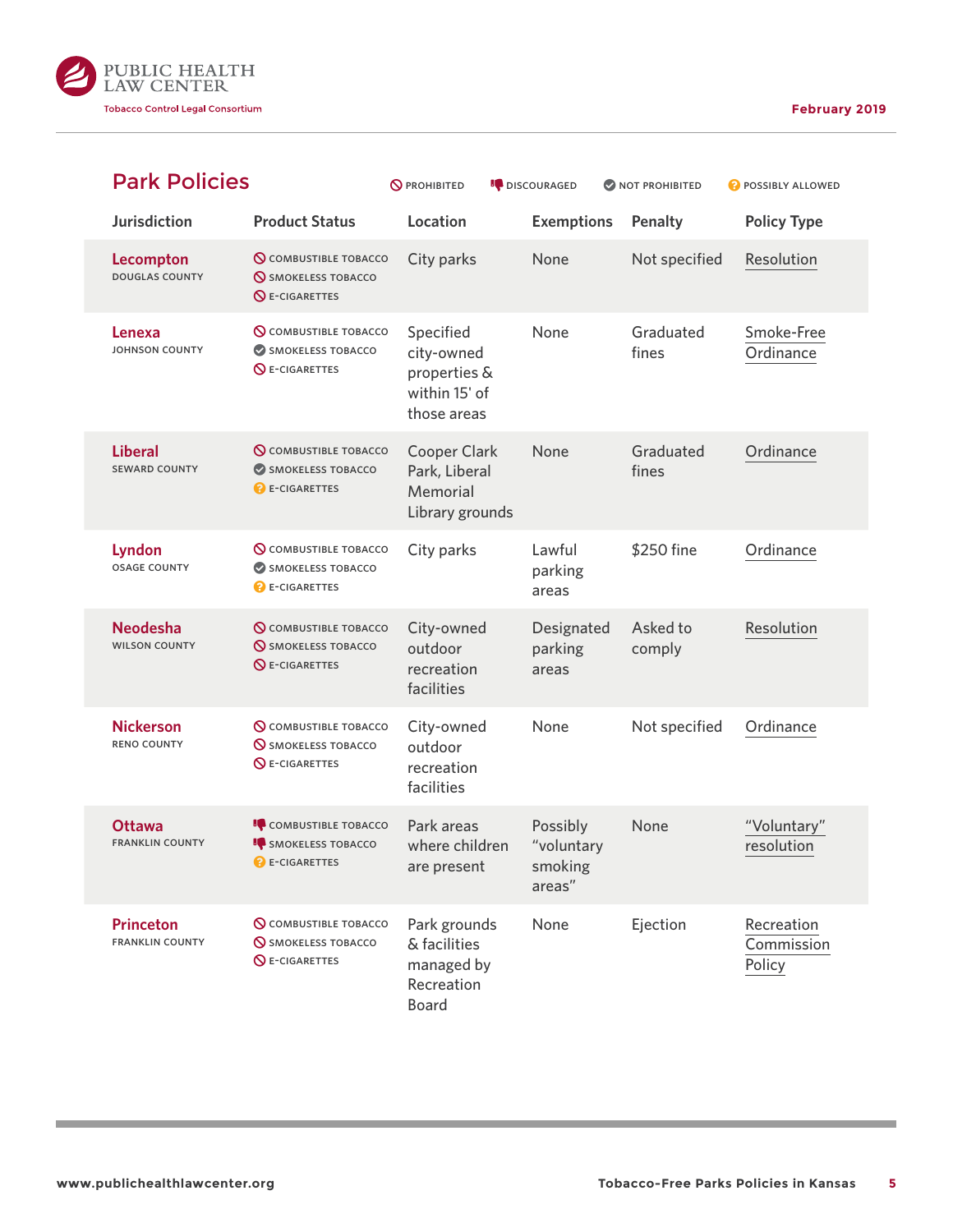

| <b>Park Policies</b>                                   |                                                                                            | <b>N</b> PROHIBITED                                           | <b>DISCOURAGED</b>                          | NOT PROHIBITED         | <b>POSSIBLY ALLOWED</b> |
|--------------------------------------------------------|--------------------------------------------------------------------------------------------|---------------------------------------------------------------|---------------------------------------------|------------------------|-------------------------|
| <b>Jurisdiction</b>                                    | <b>Product Status</b>                                                                      | Location                                                      | <b>Exemptions</b>                           | Penalty                | <b>Policy Type</b>      |
| <b>Sabetha</b><br><b>BROWN/NEMAHA</b><br><b>COUNTY</b> | <b>Q COMBUSTIBLE TOBACCO</b><br><b>SMOKELESS TOBACCO</b><br>$\mathsf{\Omega}$ E-CIGARETTES | City-owned<br>parks,<br>playgrounds &<br>recreation areas     | Sabetha<br>City Lake,<br>Pony Creek<br>Lake | Graduated<br>fines     | Ordinance               |
| <b>South Hutchinson</b><br><b>RENO COUNTY</b>          | <b>Q COMBUSTIBLE TOBACCO</b><br><b>S</b> SMOKELESS TOBACCO<br>$\bigcirc$ E-CIGARETTES      | City-owned<br>outdoor<br>recreation<br>facilities             | None                                        | Ejection,<br>\$50 fine | Ordinance               |
| <b>Westwood Hills</b><br><b>JOHNSON COUNTY</b>         | <b>Q COMBUSTIBLE TOBACCO</b><br>SMOKELESS TOBACCO<br><b>B</b> E-CIGARETTES                 | City's public<br>outdoor green<br>space known<br>as The Green | None                                        | Not specified          | Ordinance               |
| Williamsburg<br><b>FRANKLIN COUNTY</b>                 | <b>Q COMBUSTIBLE TOBACCO</b><br><b>N</b> SMOKELESS TOBACCO<br><b>B</b> E-CIGARETTES        | City-owned<br>outdoor<br>recreation<br>facilities             | None                                        | Ejection               | Resolution              |
| Woodbine<br><b>DICKINSON COUNTY</b>                    | <b>Q COMBUSTIBLE TOBACCO</b><br><b>S</b> SMOKELESS TOBACCO<br>$\bigcirc$ E-CIGARETTES      | City-owned<br>park land, park<br>facilities, &<br>open space  | None                                        | Not specified          | Policy                  |
|                                                        |                                                                                            |                                                               |                                             |                        |                         |

#### Drafting Your Policy

When drafting your policy, keep the following considerations in mind:

- **Include community-specific findings.** The policy should include community-specific findings, such as the results of cigarette butt cleanup projects or tobacco sales rates in your community.
- { **Limit exemptions.** Exemptions can undermine the purpose of a law and complicate enforcement. For example, an exemption for designated smoking areas can confuse people visiting the park by making them think that smoking is allowed throughout the park.
- **Consider implementation.** Educate the public about a tobacco-free parks policy before it goes into effect. Use signage to notify the public of the new policy. The Kansas Department